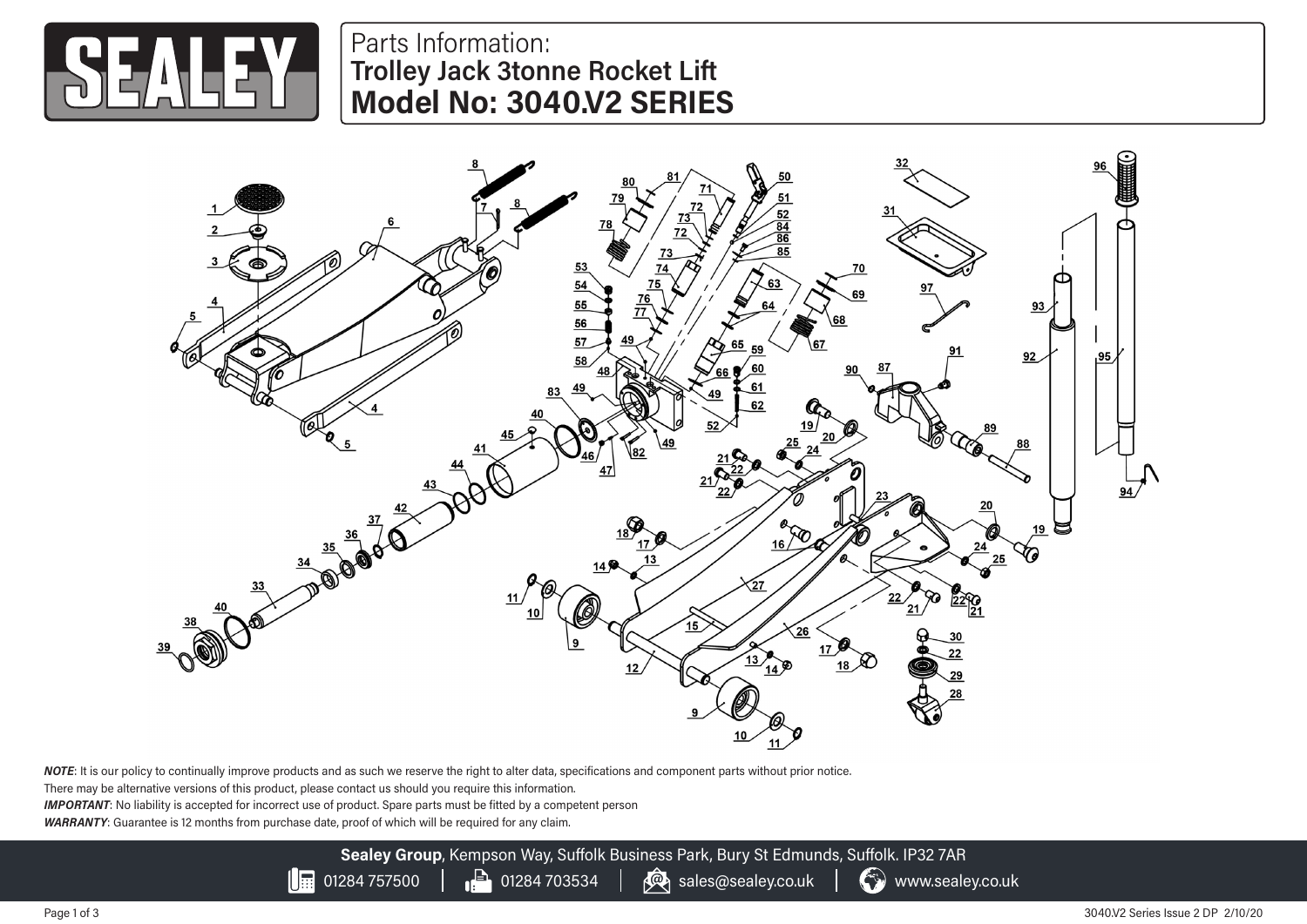

## Parts Information: **Trolley Jack 3tonne Rocket Lift Model No: 3040.V2 SERIES**

| Item           | Part No.            | <b>Description</b>                                                |
|----------------|---------------------|-------------------------------------------------------------------|
| 1              | JP17                | Safety Rubber Jack Pad - Type B                                   |
| $\overline{c}$ | 4040A.02            | Saddle Pin                                                        |
| 3              | 4040A.03            | Saddle                                                            |
| 4              | 4040A.04            | Radius Link                                                       |
| 5              | 4040A.05            | Snap Ring                                                         |
| 6              | 3040AB.36           | Lifting Arm Assembly 'Black' (3040AB only)                        |
| 6              | 3040AG.06           | Lifting Arm Assembly 'Green' (3040AG only)                        |
| 6              | 3040AO.06           | Lifting Arm Assembly 'Orange' (3040AO only)                       |
| 6              | 3040AR.06           | Lifting Arm Assembly 'Red' (3040AR only)                          |
| 6              | 3040AY.06           | Lifting Arm Assembly 'Yellow' (3040AY only)                       |
| 7              | 4040A.07            | Split Pin                                                         |
| 8              | 4040A.08            | Return Spring Dia 17mm                                            |
| 9              | 3040AB.09           | Wheel, Front, Fixed W/Fixings                                     |
|                |                     | (D:72 W:43 B:18) (3040AB only)                                    |
| 9              | 3040AG.09           | Wheel, Front, Fixed W/Fixings                                     |
|                |                     | (D:72 W:43 B:18) (3040AG only)                                    |
| 9              | 3040AO.09           | Wheel, Front, Fixed W/Fixings<br>(D:72 W:43 B:18) (3040AO only)   |
| 9              | 3040AR.09           | Wheel, Front, Fixed W/Fixings                                     |
|                |                     | (D:72 W:43 B:18) (3040AR only)                                    |
| 9              | 3040AY.09           | Wheel, Front, Fixed W/Fixings                                     |
|                |                     | $(D:72 W:43 B:18)$ (3040AY only)                                  |
| 10             | FWM18.S             | Flat Washer M18 Zinc                                              |
| 11             | 3015CXD.01          | External Circlip 16.3mm Id.                                       |
| 12             | 3040A.12            | <b>Front Axle</b>                                                 |
| 13             | 3040A.13            | Lock Washer                                                       |
| 14             | 3040A.14            | Domed Nut                                                         |
| 15             | 3040A.15            | Frame Rod                                                         |
| 16             | 4040A.15            | Radius Link Stud                                                  |
| 17             | 4040A.16            | Lock Washer                                                       |
| 18             | SN <sub>16.SD</sub> | Steel Nut M16 Domed Zinc                                          |
| 19             | 3040A.29            | <b>Button Head Socket Screw</b>                                   |
| 20             | SWM20.S             | Spring Washer M20 Zinc                                            |
| 21             | 4040A.20            | <b>Button Head Socket Screw</b>                                   |
| 22             | <b>SWM12.S</b>      | Spring Washer M12 Zinc                                            |
| 23             | 3040A.30            | Frame Rod                                                         |
| 24             | 4040A.88            | Lock Washer                                                       |
| 25             | 3040A.27            | Nut                                                               |
| 26             | 3040A.21            | Side Frame, Left                                                  |
| 27             | 3040A.22            | Side Frame, Right                                                 |
| 28             | 4040AB.26           | Wheel, Swivel Castor, W/Fixings<br>(D:43 W:28 H:90) (3040AB only) |
| 28             | 4040AG.26           | Wheel, Swivel Castor, W/Fixings<br>(D:43 W:28 H:90) (3040AG only) |

| Item | Part No.             | <b>Description</b>                                                |
|------|----------------------|-------------------------------------------------------------------|
| 28   | 4040AO.26            | Wheel, Swivel Castor, W/Fixings                                   |
|      |                      | (D:43 W:28 H:90) (3040AO only)                                    |
| 28   | 4040AR.26            | Wheel, Swivel Castor, W/Fixings                                   |
|      |                      | (D:43 W:28 H:90) (3040AR only)                                    |
| 28   | 4040AY.26            | Wheel, Swivel Castor, W/Fixings<br>(D:43 W:28 H:90) (3040AY only) |
| 29   | 4040A.27             | <b>Bearing Race Assembly</b>                                      |
| 30   | SN <sub>12</sub> .SD | Steel Nut M12 Domed Zinc                                          |
| 31   | 3040A.31             | Tool Tray c/w Part 32                                             |
| 32   | 4040A.30             | Magnetic Rubber Pad                                               |
| 33   | 3040A.33             | Ram Plunger Assembly                                              |
| 34   | 3040A.34             | <b>Bushing Cover</b>                                              |
| 35   | 3040A.35             | Back-Up Washer                                                    |
| 36   | 3040A.36             | U-Cup Seal                                                        |
| 37   | 3040A.37             | Retaining Ring                                                    |
| 38   | 3040A.38             | <b>Top Nut</b>                                                    |
| 39   | AK451DX.06           | O-Ring, (Ex: 38.41 In: 31.35 Cs: 3.53)                            |
| 40   | 3040A.40             | Sealing Ring                                                      |
| 41   | 3040A.41             | Reservior                                                         |
| 42   | 3040A.42             | Cylinder                                                          |
| 43   | 3040A.43             | Back-Up Washer                                                    |
| 44   | SA792V3-22           | O-Ring, (Ex: 47.76 In: 42.52 Cs: 2.62)                            |
| 45   | 4040A.43             | Oil Filler Plug                                                   |
| 46   | 3000CXDV6-48         | <b>Throttle Valve</b>                                             |
| 47   | 3000CXD.V6-49        | Spring                                                            |
| 48   | 3040A.46             | <b>Base Plate</b>                                                 |
| 49   | 4040A.45             | <b>Steel Ball</b>                                                 |
| 50   | 3040A.48N            | Release Valve Assembly (12mm)                                     |
| 51   | GSA08.09-4           | O-Ring, (Ex: 11.21 In: 7.65 Cs: 1.78)                             |
| 52   | SB-6.1               | Steel Ball 6.1mm                                                  |
| 53   | 4040A.50             | <b>Guide Screw</b>                                                |
| 54   | 4040A.51             | O-Ring, (Ex: 12.94 In: 8.63 Cs: 2.16)                             |
| 55   | 4040A.52             | Safety Valve Screw                                                |
| 56   | 4040A.53             | Valve Spring Dia 10.3mm                                           |
| 57   | 4040A.54             | Valve                                                             |
| 58   | 4040A.55             | <b>Steel Ball</b>                                                 |
| 59   | 4040A.56             | Bolt                                                              |
| 60   | 4040A.57             | Back-Up Washer                                                    |
| 61   | GSA08.09-4           | O-Ring, (Ex: 11.21 In: 7.65 Cs: 1.78)                             |
| 62   | 4040A.59             | Spring Dia 8mm                                                    |
| 63   | 4040A.60             | Pump Piston (Large)                                               |
| 64   | SA29.V3-41           | O-Ring, (Ex: 22.36 In: 17.12 Cs: 2.62)                            |
| 65   | 4040A.62             | Pump Cylinder (Large)                                             |

*NOTE*: It is our policy to continually improve products and as such we reserve the right to alter data, specifications and component parts without prior notice. There may be alternative versions of this product, please contact us should you require this information.

*IMPORTANT*: No liability is accepted for incorrect use of product. Spare parts must be fitted by a competent person

*WARRANTY*: Guarantee is 12 months from purchase date, proof of which will be required for any claim.

 $\mathsf{\Pi}$ 

**Sealey Group**, Kempson Way, Suffolk Business Park, Bury St Edmunds, Suffolk. IP32 7AR

01284 757500  $\Box$  01284 703534  $\Box$   $\circledR$  sales@sealey.co.uk  $\Box$  www.sealey.co.uk